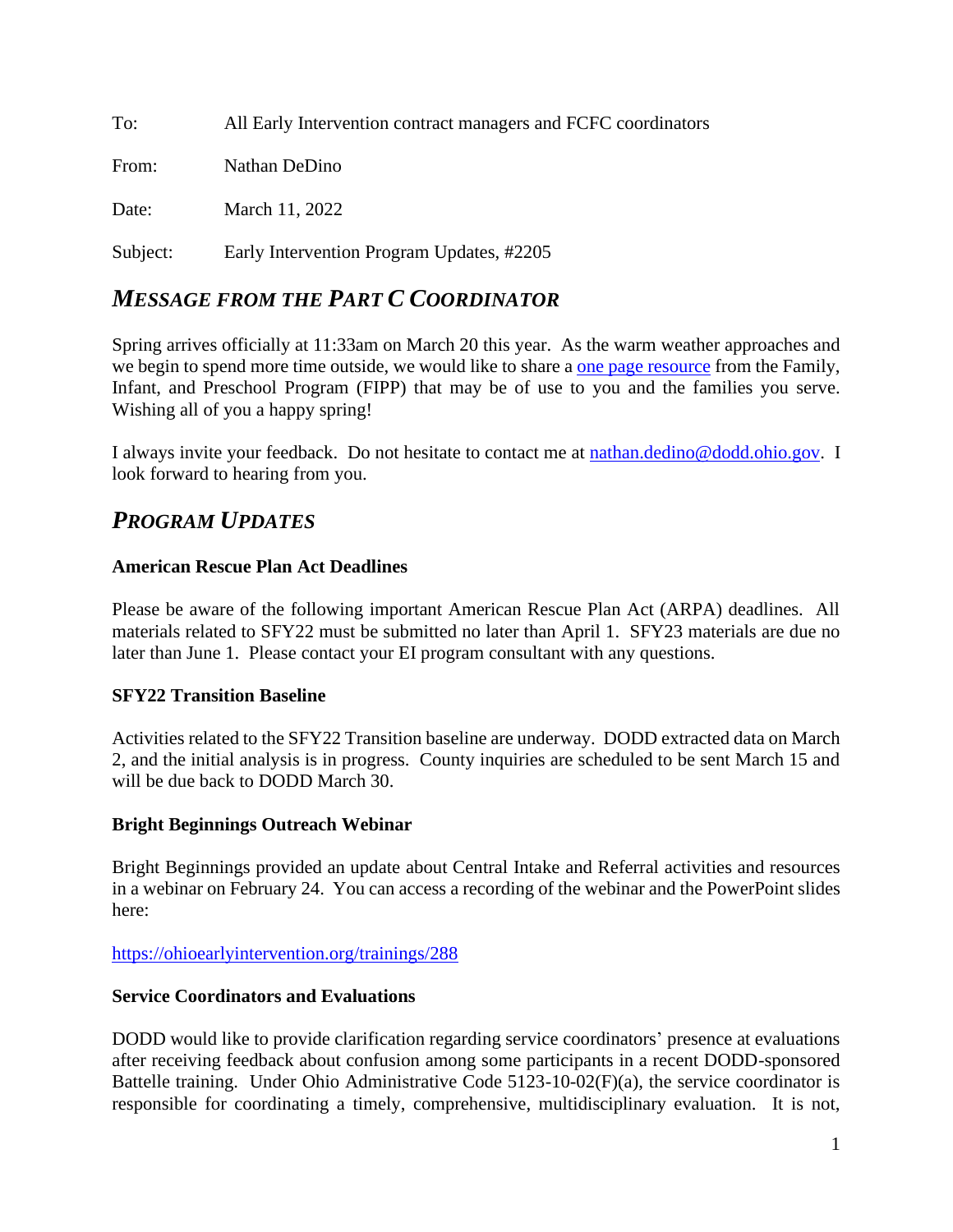however, a requirement that service coordinators be present at the evaluation. Nonetheless, there are many benefits when a service coordinator attends the evaluation, and DODD recommends the practice. Service coordinators are a familiar person for the family, can be a support to the family during uncertain times, and can introduce the evaluation and assessment team to the family. During evaluations, the service coordinator may also have the opportunity to gather additional information for the family-directed assessment and gain rich information from the evaluation, child observation and parent interview that could be included in the IFSP for program planning purposes. It is also an opportunity for the service coordinator to arrange next steps with the family with the entire team present. We apologize for any confusion. If you have any additional questions, please reach out to your EI program consultant.

## **EIDS Troubleshooting and Requests**

When experiencing an Early Intervention Data System (EIDS) issue, please be sure to utilize the EIDS resources available on the EI website that outline how to complete data entry and provide tips for troubleshooting, including a table that lists which pages in EIDS can be edited. Using these resources first can ensure the timeliest resolution of your issue. You can access these resources here:

#### <https://ohioearlyintervention.org/data-system>

If you need to submit an issue to the EIDS email, please be sure to explain the issue thoroughly (including screenshots, if applicable), include any relevant dates and specific names of applicable items, and include the ETID directly in the email title or email body. We appreciate your following these steps to help streamline any needed EIDS corrections and adjustments.

#### **EIDS Manage Documents Reminders**

Please remember that Central Intake saves all referral documents and any related information they receive (including potential documentation of a child's diagnosis) in the "Manage Documents" tab of the child record in EIDS. This information, along with all of the contacts, should be reviewed in preparation for meeting the family and coordinating the eligibility process.

## **Part C Application for Federal Funding**

DODD has posted its annual application to the US Department of Education's Office of Special Education Programs (OSEP) for federal funding for the year beginning July 1, 2022. You can access the application here:

<https://ohioearlyintervention.org/federal-reporting-and-postings>

Public comment will be accepted through April 8.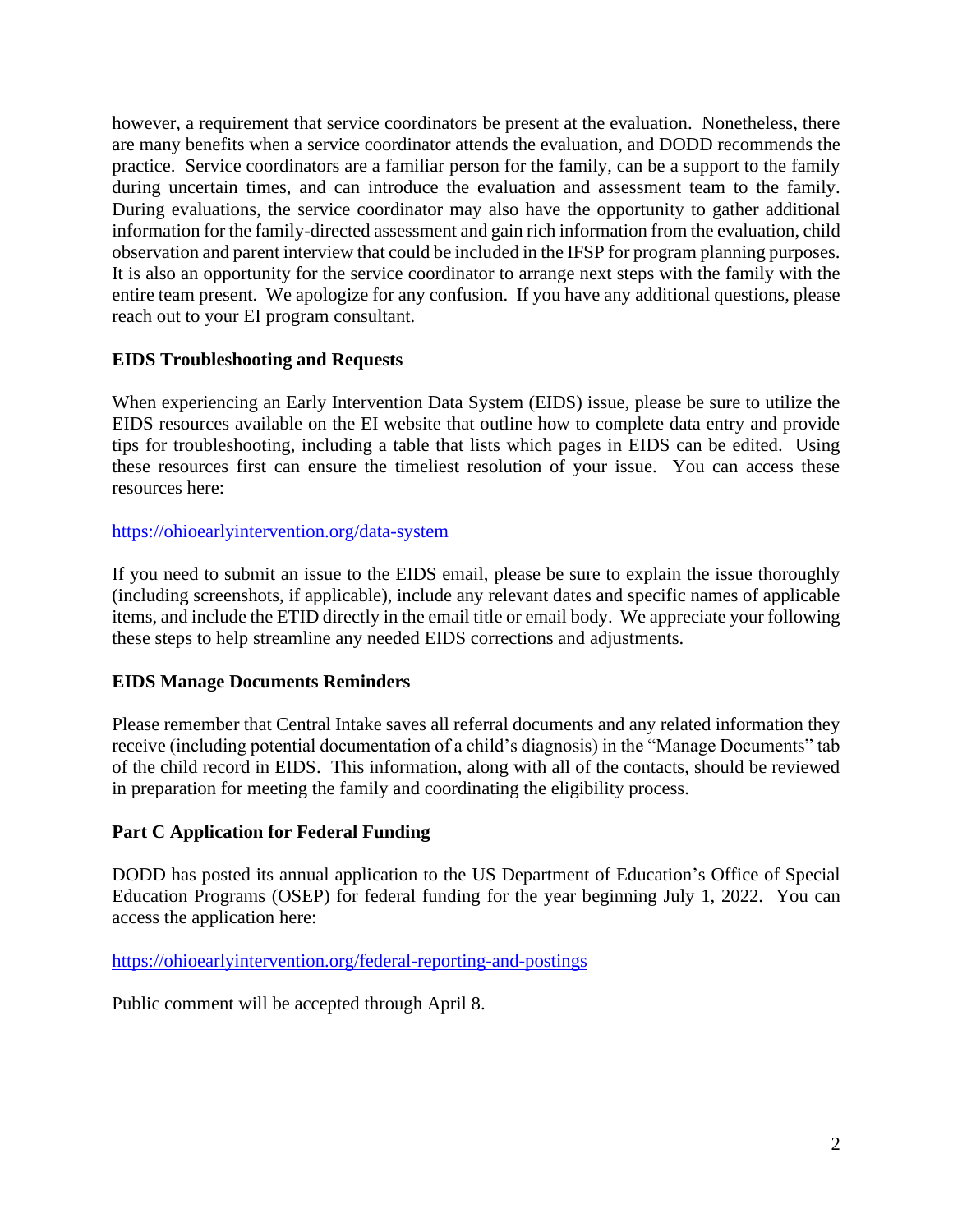# *RESOURCES AND TRAINING OPPORTUNITIES*

## **Modules 4 and 5 of Principles of Service Coordination**

Modules 4 and 5 of Principles of Service Coordination (POSC) will be available by May 1. The two modules combined take no more than eight hours to complete. EI service coordinators who need to complete these modules to renew their credentials by July 1 should build time into their schedules during May and June. Please reach out to your EI Program Consultant by June 15 to discuss any extenuating circumstances preventing completion of Modules 4 and 5 in time for credential renewal.

## **Webinar: SFY23 EI Service Coordination Grant Agreement**

Please join the DODD EI team on April 27 from 9:00-10:00am to learn about the terms, provisions, and requirements for the SFY23 EI service coordination grant agreement. You can register here:

<https://attendee.gotowebinar.com/register/6494834298427501836>

## **ID Early for Autism Spectrum Disorder**

This webinar series focuses on supporting professionals working with families and young children at risk and/or suspected of autism spectrum disorder (ASD). Each webinar in the series provides information, resources, and tools professionals can use to enhance early identification.

The following topics will be covered: April 5: Early Signs of ASD and Tools to Assist April 12: Talking with Families About Concerns April 19: Supporting Families Through the Diagnostic Journey April 26: Diagnostic Criteria | Communicating and Collaborating with Professionals

You can register here:

[https://us06web.zoom.us/webinar/register/WN\\_zlBKzbQmTA2CFtZQt-45gQ](https://us06web.zoom.us/webinar/register/WN_zlBKzbQmTA2CFtZQt-45gQ)

## **InspirED: The Earlier the Better! Recognizing Autism in Young Children**

The earlier young children with ASD are identified, the more opportunity early childhood professionals have to provide services and supports that will benefit children for a lifetime. Gain a deeper understanding of ASD diagnosis and educational eligibility determination, insight into differences in presentation of ASD in boys and girls, and considerations for making decisions about services and supports. This webinar will be held April 21 at 4:00pm, and you can register here:

[https://us06web.zoom.us/webinar/register/WN\\_jyCrugGyTvWreoM35X\\_Evg](https://us06web.zoom.us/webinar/register/WN_jyCrugGyTvWreoM35X_Evg)